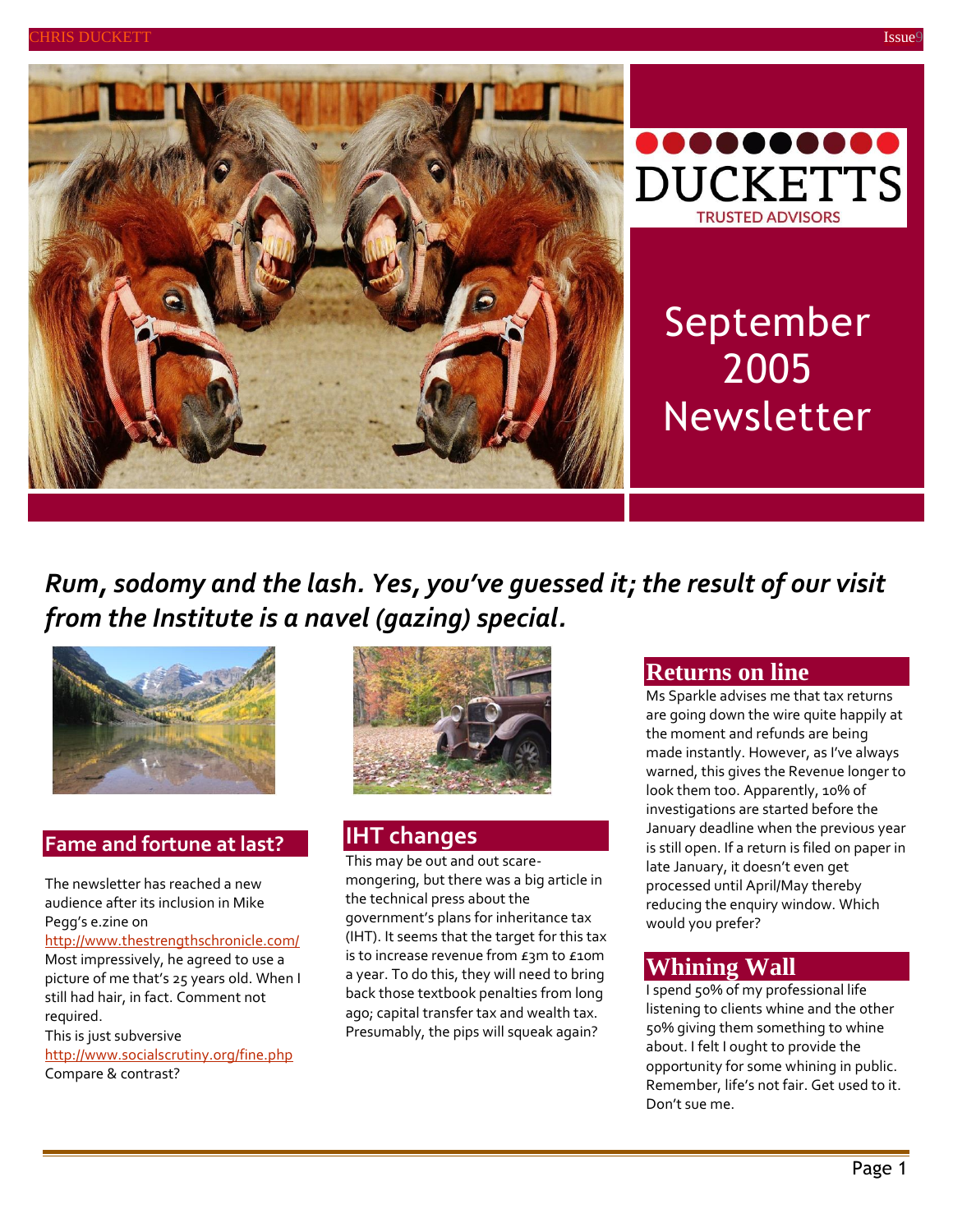### **Women on top**

I can't get very excited about the concept of "blogging" in general and female blogging in particular. Never one to miss a bandwagon, I suggest you try these links via FastCompany: [http://www.fastcompany.com/magazine](http://www.fastcompany.com/magazine/94/best-blogs-extra.html) [/94/best-blogs-extra.html](http://www.fastcompany.com/magazine/94/best-blogs-extra.html) [http://www.fastcompany.com/magazine](http://www.fastcompany.com/magazine/95/design-strategy.html) [/95/design-strategy.html](http://www.fastcompany.com/magazine/95/design-strategy.html) So what? Or am I missing something?

## **Motivation: The Futile Quest**

Marketing case study; what about this for bullshit?:

"At no time in history has there been more motivational resources available to the modern manager. And yet, in spite of the dazzling array of *solutions* sold, employee morale has reached critical lows- with the majority of workers actually reporting that they hate their jobs. How did this happen? And more importantly, what can executives do about the crisis of employee discontent?

In this incisive new work, former professor and current executive Kersten offers a devastating critique of the motivation industry and its complicity in the crisis. But more importantly, he offers to managers and executives everywhere a shockingly radical solution to the problem of employee motivation one tested and perfected within the confines of Despair, Inc. itself." <http://www.despair.com/artofde.html>

## **HMRC prosecuting "small fry"**

Since Lord Grabiner told HMRC not just to prosecute the so called "Big Fish" they have set up "Counter Fraud Groups" ("CFGs") for the express purpose of prosecuting non-compliant "customers" in cases where the tax allegedly at risk would have once been too small. The cut-off point is now as low as £1,500. There are 50-60 criminally trained investigators in the CFGs based in 6

locations. Since April 2000, the number of cases prosecuted by the Groups has risen by 500%. HMRC has won every case taken to court and sentences passed include imprisonment of up to three years

More worryingly for businesses, the CFGs are seeking to prosecute those they deem "collusive employers" who they allege under-deduct PAYE and facilitate claims to tax credits or benefits to which their employees are not entitled. Employers who turn a blind eye to false statements on P46s by employees, those who simply fail to spot "wrong" entries and even duped employers may end up being targeted by HMRC.

The "Good News" in all this is that HMRC has confirmed that it will not prosecute individuals who make an unprompted complete disclosure. Maybe.

## **Security is still a problem?**

With all of the fuss about viruses & worms and the release of Windows Service Pack 2, I thought security was yesterday's issue. However, new patches are issued on a regular basis and figures from Microsoft suggest that half of all PC users are still on Windows 95 or 98. These ageing systems just cannot deal with modern worms. Or is this just a marketing ploy to sell new PCs? Anyway, for more advice, visit [www.staysafeonline.info,](http://www.staysafeonline.info/) a website backed by many of the biggest technology companies. A US focus.

#### **IoD calls for retirement at 70**

That last bastion of forward thinking, the Institute of Directors, has just decided to tell us that the retirement age is going to need to move to 70 shortly. I'm sure we've all worked that one out already. However, I am impressed that the French have come up with a new way of looking at the problem. They are offering a monetary incentive to women to have a third child so that there will be enough people in

work to fund the pensions of the people who came up with the idea. I'm sure Gordon could go one better and introduce a "Syn tax" at the same time?

#### **Corporate lesson**

[ie one of the jokes that's doing the rounds]

A crow was sitting on a tree, doing nothing all day.

A rabbit asked him, "Can I also sit like you and do nothing all day long?"

The crow answered: "Sure, why not." So, the rabbit sat on the ground below the crow, and rested.

A fox jumped on the rabbit and ate it. Moral of the story: To be sitting and doing nothing, you must be sitting very high up.

#### **Abbey Tax survey shows:**

- The Revenue are still targeting small businesses
- Still mainly cash type trades
- The time to settle is getting longer

In 8 out of 10 cases the cost of the enquiry exceeds the additional tax etc. And nearly 50% of cases are settled for nil

However, the Revenue reckon that only 22% are nil settlements. Who do you believe?

#### **International tax**

It must be a quirk of human nature that you assume that governments in other parts of the world must somehow work more sensibly. And, of course, they don't. One of our globetrotting clients bought back an article from Canada discussing the merits of incorporation for professional firms and the possibilities of diverting income (via dividends) to wives. Not a mention of Artic/s660/IR35, but exactly the same problem. Doubtless created by accident too.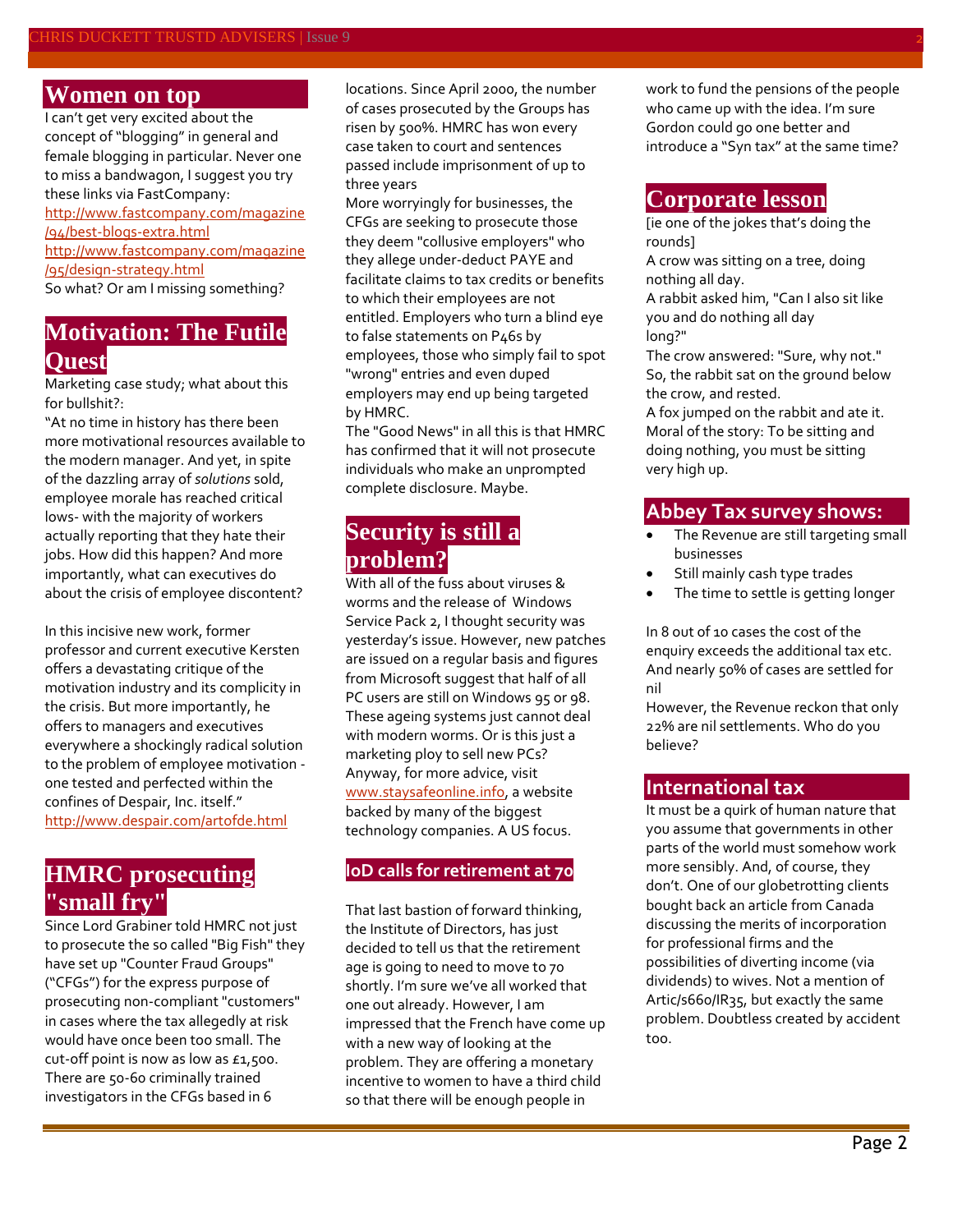#### **Risky business**

As any economist will tell you, profit is created by risk. So, business (and life) is all about risk management and there are consultants aplenty to split good risk from bad risk. Unfortunately, the whole thing is also exceptionally boring, but you might want to look at:

#### [www.goodriskadvice.com](http://www.goodriskadvice.com/)

[www.timesonline.co.uk/riskmanagemen](http://www.timesonline.co.uk/riskmanagement) [t](http://www.timesonline.co.uk/riskmanagement)

Plenty of heavy-duty info on these 2 sites.

## **Accounting standards and tax**

As you will have gathered, there is a lot of activity in the greater world of finance over the introduction of international accounting standards. Given that nobody actually reads accounts, who cares? Apparently, the taxman does. He now demands that all accounts (not just company accounts) are prepared in accordance with GAAP (generally accepted accounting principals). And the Revenue now employs 90 qualified accountants to police this line. However, it's a pick & mix policy: the deal is that tax rules over-ride accounts rules if they give (the Revenue) a better answer. Stand by for some esoteric arguments about valuation of work in progress. It's also rumoured that big companies will need to prepare one set of accounts under international standards for publication and another set under UK GAAP to satisfy the taxman. Presumably, only the directors get the "real" set?

## **Yet more leadership**

I am vaguely aware of Lee Iacocca and the Great Chrysler Turnaround, but I'm never sure of what actually happened (or what went wrong next). The first part of the story seems to boil down as follows: By the early 1970s, the big 3 US car makers were deemed to be unstoppable. Profits were huge and there were no threats on the horizon. Then came the oil shock, which was initially thought to be a one-off event. However, the shock exposed the structural weaknesses in the big 3 and allowed the Japanese to establish a position. By 1980, Japan had become the largest car producer in the world and the 3 were making losses, \$1.7b in Chrysler's case. Then along came Iacocca with his promise to take a salary of \$1 pa until Chrysler was back in profit. Having solved the immediate cash crisis with a \$1.5b loan from the government, he rode the wave of change by:

- Copying Japanese manufacturing technology (something we're still doing)
- Ending continuous fighting with the unions – union representation on the board was a radical idea at the time
- Making the most of changing demographics – he bet the future of the company on the minivan/MPV just as the baby-boomers were starting families

Most importantly, he managed to do all 3 things at once. Now, this doesn't seem very hard, but it is more than the UK car industry was able to achieve. Iacocca went on to take himself far too seriously and the world has carried on changing.

**"In their time: the greatest leaders of the 20th Century" by Mayo & Nohria**

## **So fire me**

One of the advantages of being the owner and boss of a small business is that there is nobody to fire me. In big business, no job is secure. So the story of how the CEO of Charles Schwab coped with being unexpectedly fired makes required reading:

[www.fastcompany.com/magazine/98/p](http://www.fastcompany.com/magazine/98/pottruck.html) [ottruck.html](http://www.fastcompany.com/magazine/98/pottruck.html)

Do you feel sorry for him?

### **Litigation grows up?**

As I've frequently advised, litigation is like marriage.

My advice is don't do it.

However, if you must go ahead, make sure the other side can afford the costs. So, is there an alternative to making aggressive solicitors even more wealthy? Yes, and its called mediation. Suzanne Lowe has set up such a service in this area. Well worth a try. [www.talkmediation.co.uk](http://www.talkmediation.co.uk/)

#### **Disclaimer**

"Salve lucrum". Any ideas?